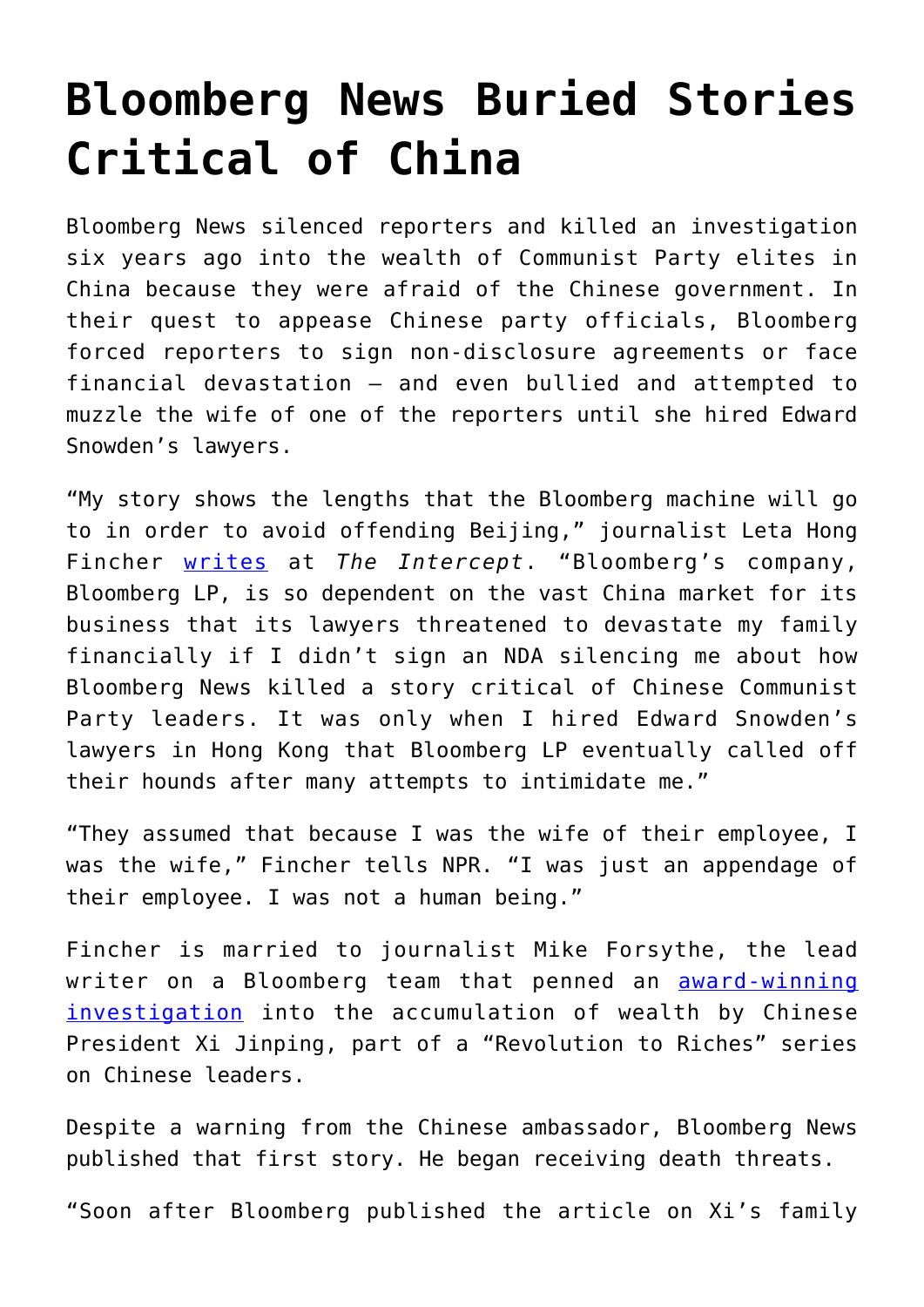wealth in June 2012, my husband received death threats conveyed by a woman who told him she represented a relative of Xi," writes Fincher. "The woman conveying the threats specifically mentioned the danger to our whole family; our two children were 6 and 8 years old at the time.

*The New Yorker*'s Evan Osnos reports a similar encounter in his award-winning book, *Age of Ambition: Chasing Fortune, Truth and Faith in the New China*, when the same woman told Osnos's wife: 'He [Forsythe] and his family can't stay in China. It's no longer safe,' she said. 'Something will happen. It will look like an accident. Nobody will know what happened. He'll just be found dead.'"

That threat was all the more real given that British businessman Neil Heywood had been poisoned just months earlier by the wife of a senior Chinese leader, Bo Xilai, according to Chinese state media.

Bloomberg News wanted the family to stay quiet about the death threats. Fincher didn't, and the family ultimately had to relocate to Hong Kong.

Despite the obvious dangers, the reporting team continued working on the next installment of the story throughout 2013, focusing on Chinese leaders' ties to Wang Jianlin, the country's richest man. The story itemized the links between top Chinese Communist Party officials and the country's wealthiest man. Senior news editors in New York City expressed excitement about the story, NPR reports. But then there was radio silence, and the story never ran.

"Mike and some of the other reporters and editors who had been working on this story just were asking for answers about … why was this story killed?" Fincher says.

"It is for sure going to, you know, invite the Communist Party to, you know, completely shut us down and kick us out of the country," said editor-in-chief Matthew Winkler on a conference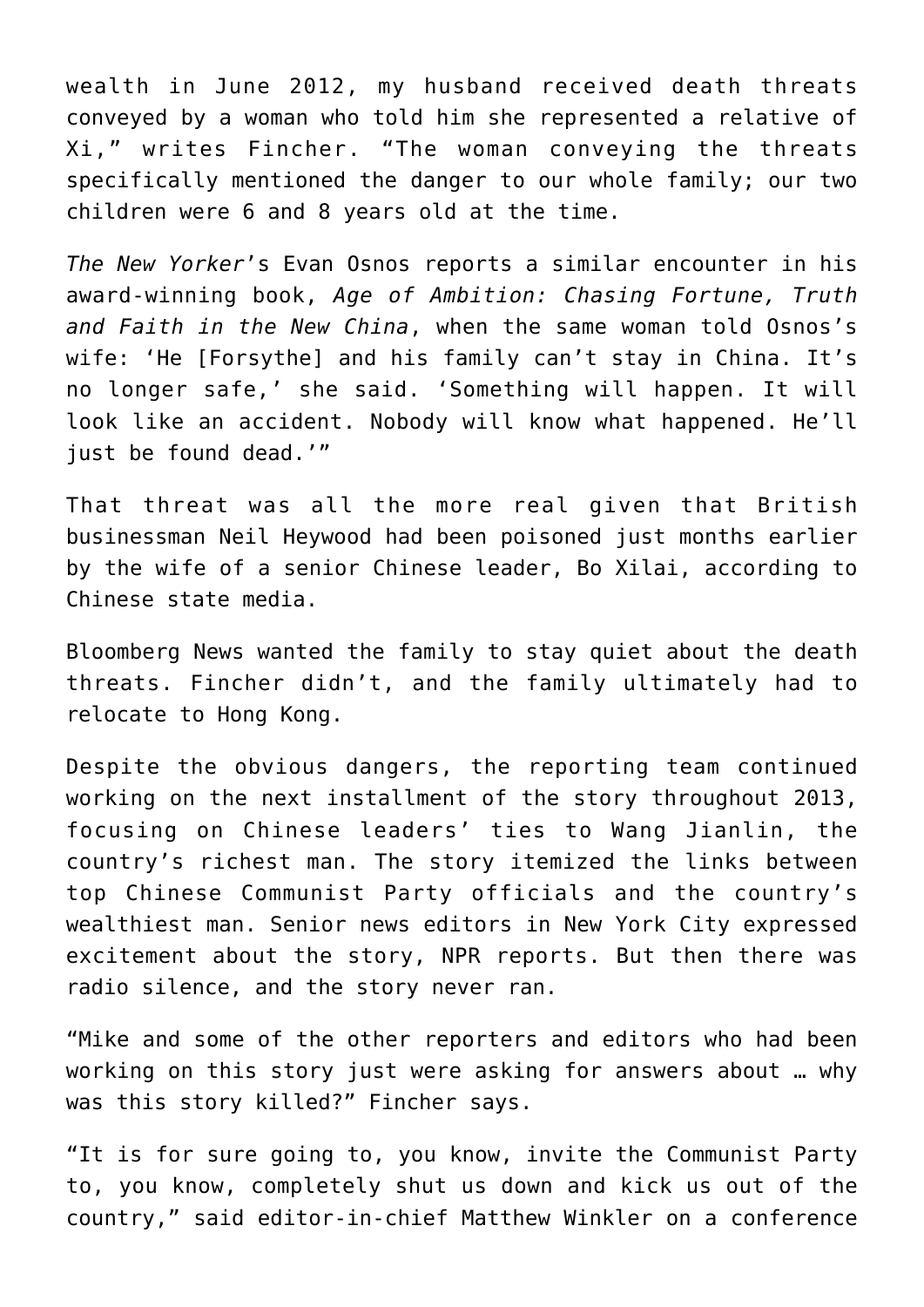call which NPR obtained audio from. "So, I just don't see that as a story that is justified."

"The inference is going to be interpreted by the government there as we are judging them," Winkler said. "And they will probably kick us out of the country. They'll probably shut us down, is my guess."

Winkler then suggested reporters should find a "Bloomberg" way to cover the story without running "afoul of the Nazis who are in front of us and behind us everywhere. And that's who they are. And we should have no illusions about it."

Publicly, Bloomberg said the story didn't run because it "needed additional reporting." But the audio recordings obtained by NPR reveal just how much Bloomberg editors were worried about losing lucrative business in China.

"There's a way to use the information you have in such a way that enables us to report, but not kill ourselves in the process and wipe out everything we've tried to build there," Winkler told the reporting team.

That wasn't really true, however. After the first story ran in 2012, Chinese authorities searched Bloomberg's news bureaus and delayed visas for reporters. They also directed stateowned companies not to sign new leases for Bloomberg's primary product: its terminals. Subscribers pay \$20,000 annually for a terminal which provides news analysis and financial data. These terminals are how Mike Bloomberg made his money – currently [estimated at more than \\$50 billion](https://www.forbes.com/profile/michael-bloomberg/#2dc362161417).

At the time, Mike Bloomberg was the mayor of New York City, and publicly, he denied that he had control of the company or that it was intimidated by China.

"Nobody thinks we are wusses and not willing to stand up and write stories that are of interest to the public and that are factually correct," Bloomberg said at a City Hall press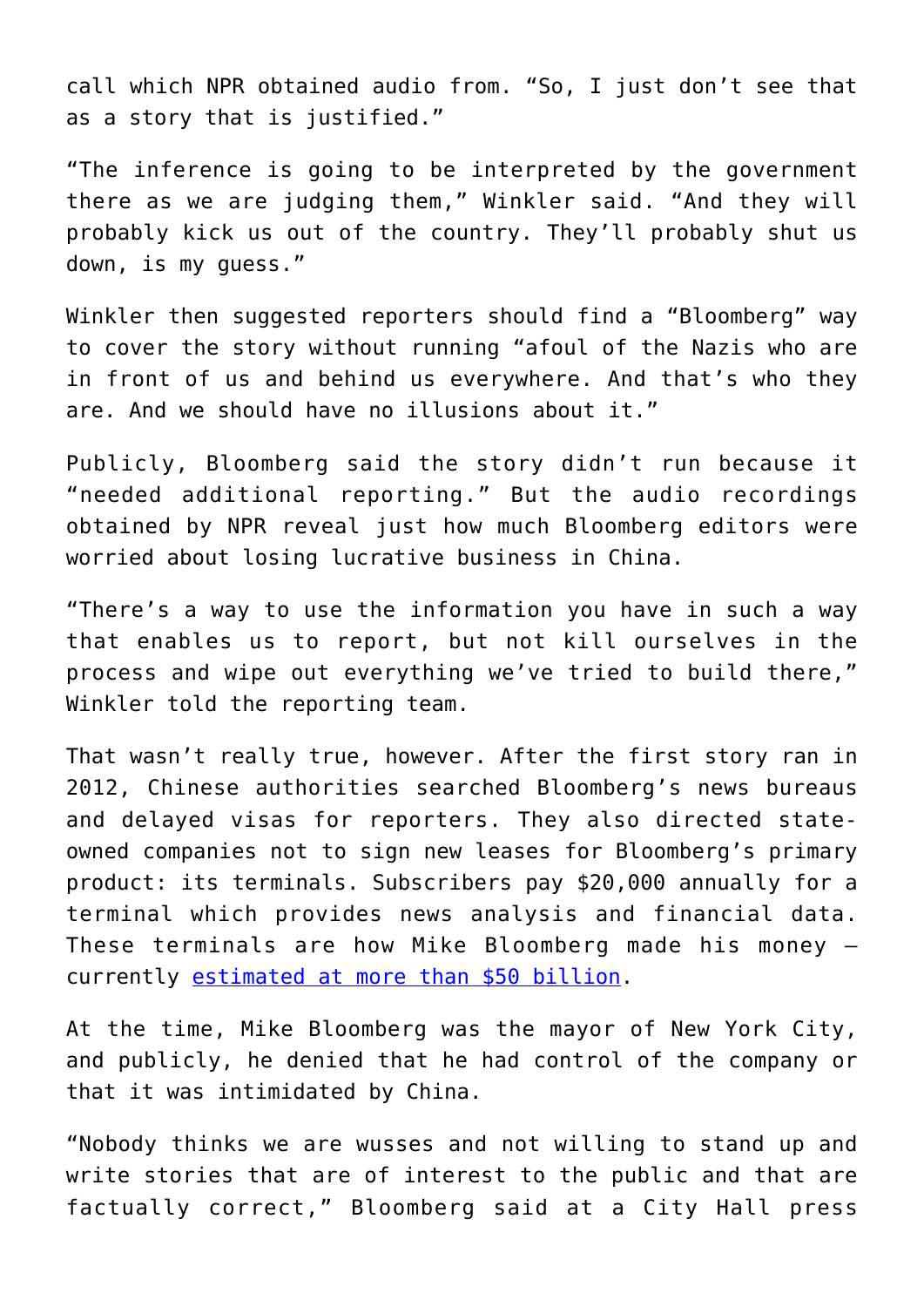conference.

Meanwhile Bloomberg News suspended Forsythe, saying he had leaked the controversy to other media. After Bloomberg fired him, he went to work at The *New York Times*.

NPR [reports:](https://www.npr.org/2020/04/14/828565428/bloomberg-news-killed-investigation-fired-reporter-then-sought-to-silence-his-wi?utm_campaign=storyshare&utm_source=facebook.com&utm_medium=social)

Forsythe declined to comment for this story. In leaving the company, he signed a nondisclosure agreement that bars him from speaking publicly about his time at Bloomberg News. Others from the China investigative team would leave the company in the years that followed, each having first signed an agreement not to disparage the company. In at least one case, a journalist signed the nondisparagement deal in part to prevent the loss of a month's pay.

Lawyers for Bloomberg News pressured someone else to sign a nondisclosure agreement: Forsythe's wife, Fincher.

They threatened to force Forsythe and Fincher to pay back the tens of thousands of dollars spent to move their family to Hong Kong after the death threats. Bloomberg also threatened to sue to make the couple pay the company's legal costs, pushing the dollar amount well into the six figures.

"There was no reason why I should have to sign a nondisclosure agreement," Fincher tells NPR, "because I didn't possess any damaging material about the company."

"They assumed that my husband would be able to silence me," Fincher says. "He didn't want to do that. That's not the kind of relationship that we have."

"I told my husband's lawyer that I did not want to sign a gag order, so Bloomberg summoned me and my husband to a meeting on December 16 at Mayer Brown JSM's office in central Hong Kong," writes Fincher. "We sat around a fancy conference table with